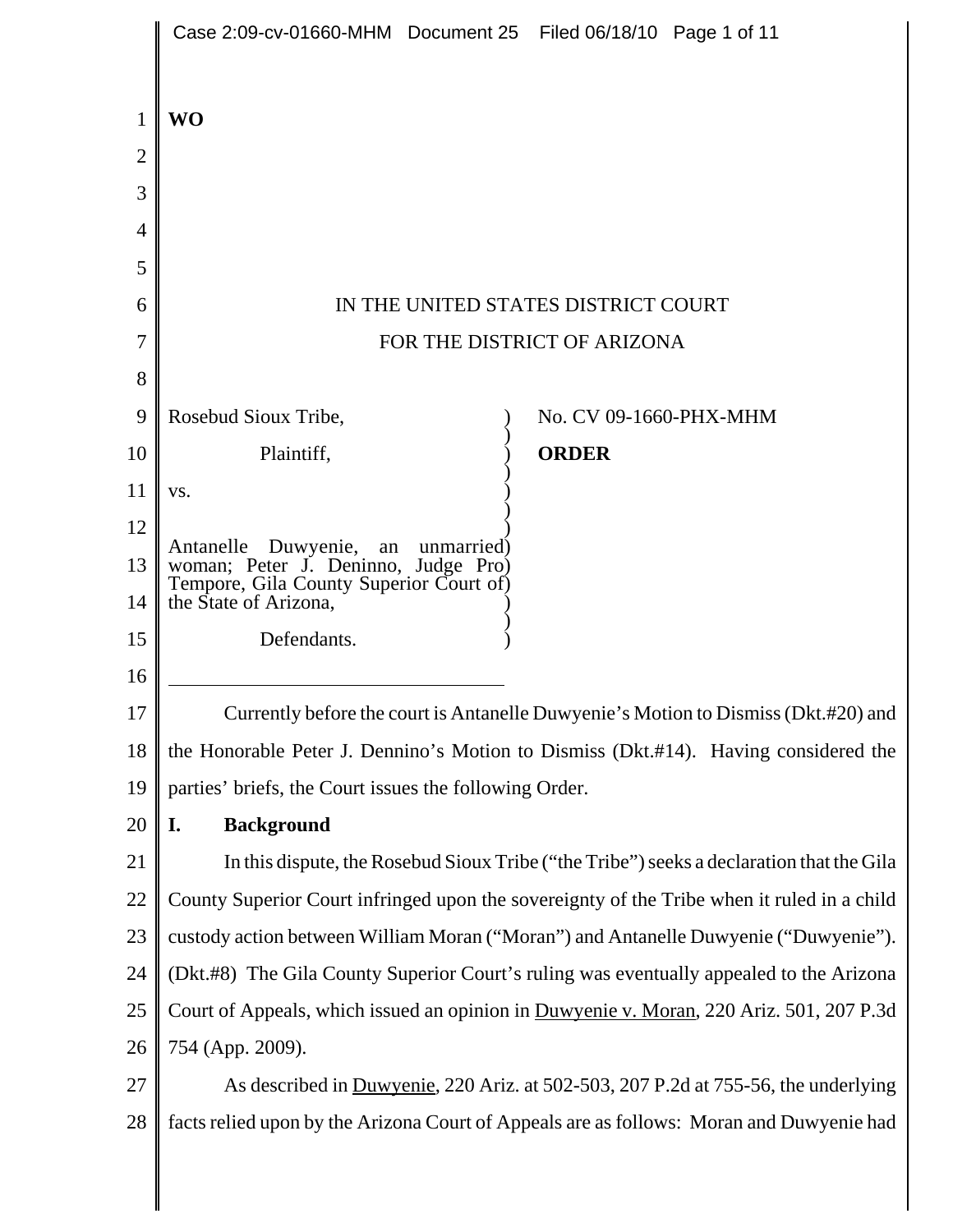1 2 3 4 5 6 7 8 9 a child and lived together in Globe, Arizona for approximately two years after the child's birth when they decided to separate. They agreed to share custody of the child, with each having him for a week at a time. Moran asked to have the child the first week, and the mother, Defendant Duwyenie, agreed. Moran first told her he was taking the child to Phoenix, and would be back the next day. However, the next day, he told her they were going to stay for "a couple of days." Although Duwyenie called several times over the next two days, he did not answer. He had taken the child to South Dakota, where he had filed a custody petition with the Rosebud Sioux Tribal Court ("RSTC"). Moran was an enrolled member of the Rosebud Sioux Tribe before his trip began.

10 11 12 13 Duwyenie learned of the petition several days later when Moran telephoned her to confirm that Duwyenie was home to give diapers for the child to a friend of his. When the friend showed up, the friend served her with an interim custody order issued by the RSTC that granted Moran sole custody of the child.

14 15 16 17 18 19 20 21 22 23 24 25 In October 2006, the San Carlos Apache Tribe, apparently at Duwyenie's behest (she was an enrolled member of this tribe), filed a petition for an intertribal judicial conference with the San Carlos Tribal Court, proposing that the tribal courts mutually agree not to assert jurisdiction over this matter so that the parties could proceed to the Gila County Superior Court to resolve their differences in a neutral setting. After the tribal courts conferred later that month, the RSTC Judge assigned to the case dismissed the proceeding, citing Moran's initial failure to disclose that the child resided in Gila County, Arizona, where the child was born.<sup>1</sup> The RSTC Judge found that "[t]he forum that is best suited to hear a custody dispute is the court where the parties resided with the child." However, in December, the Rosebud Sioux Tribal Council, at the request of Moran's uncle, a member of the Council, adopted a resolution asserting the RSTC's exclusive jurisdiction over cases involving its tribal members. Moran then moved the RSTC to reconsider its order of dismissal. Relying on the

26

<sup>27</sup> 28 <sup>1</sup> According to Duwyenie, the first RSTC judge was removed by the Rosebud Sioux Tribal Council at the urging of Moran's uncle. (Dkt.#20 at 4)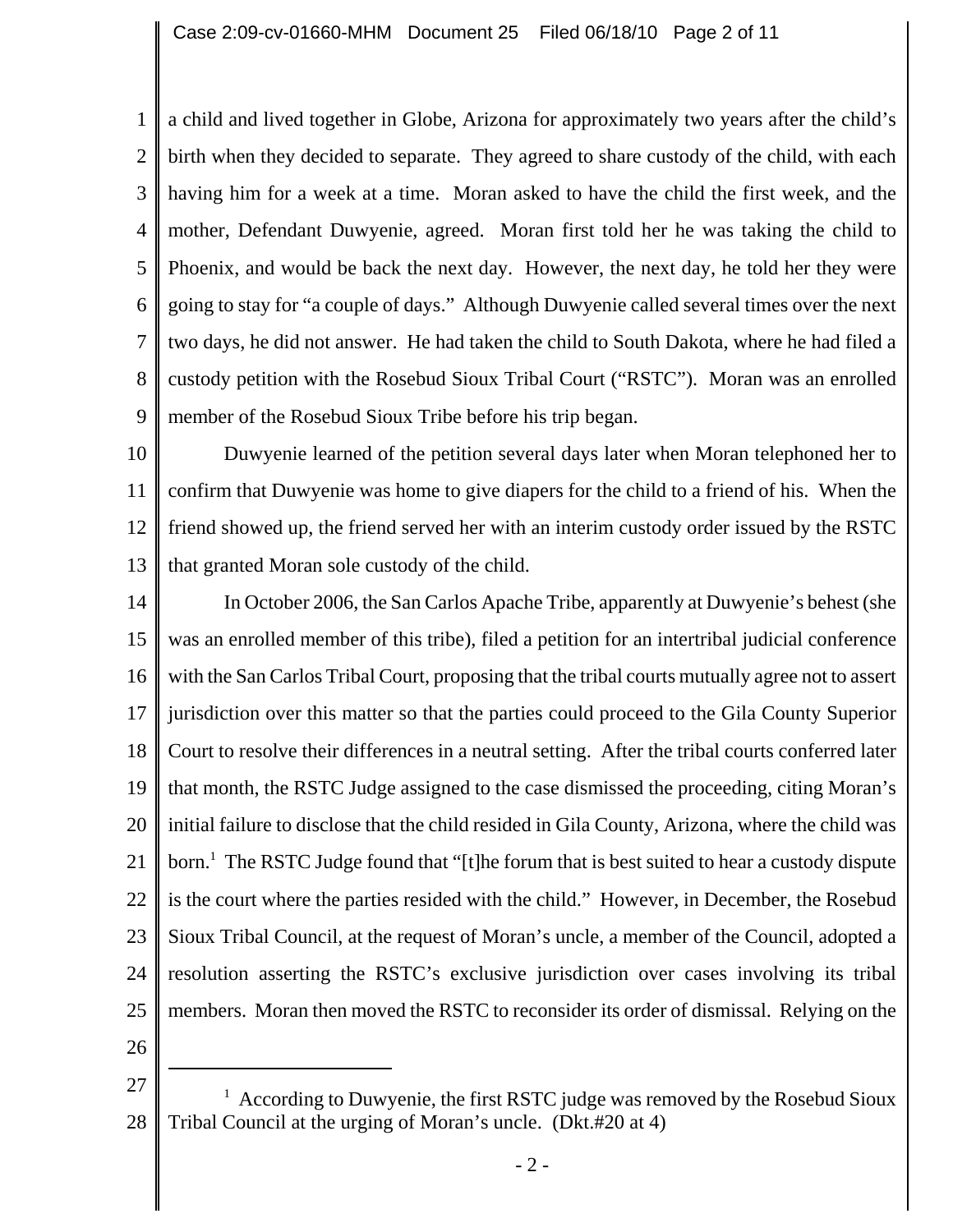1 2 tribal council's recent resolution, a newly-appointed, different RSTC Judge accepted jurisdiction and reinstated the case in January  $2007<sup>2</sup>$ .

3 4 5 6 7 8 Between September 2006 and February 2007, Duwyenie had been granted approximately ten days of visitation with the child. In February 2007, the RSTC authorized more extensive visitation, provided that Duwyenie and the San Carlos Tribe did not continue to challenge the RSTC's jurisdiction. In April 2007, Duwyenie dismissed the proceedings in the San Carlos Tribal Court. She subsequently returned to Arizona with the child in September 2007 in violation of the RSTC's temporary custody order.

9 10 11 12 13 14 15 Upon returning to Arizona, Duwyenie intiated the proceeding in the Gila County Superior Court.<sup>3</sup> After conferring with the RSTC, which declined to relinquish its claim to jurisdiction, and following a hearing, the Gila County Superior Court found that Arizona was the child's home state and accepted jurisdiction. Moran appears to have challenged the Gila County Court's jurisdiction over the child (see infra footnote 4), but in June 2008, the parties stipulated to an order determining paternity, child custody, access, and child support, which included a provision conditioning Moran's visitation on his posting a \$20,000 bond.

16 17 18 19 20 21 Moran later appealed, arguing that the Gila County Superior Court "improperly exercised jurisdiction over this matter" in violation of the Uniform Child Custody Jurisdiction and Enforcement Act ("UCCJEA"), A.R.S.§§ 25-1001 through 25-1067. The Arizona Court of Appeals affirmed the Gila County Superior Court's exercise of jurisdiction, and awarded Duwyenie reasonable attorney fees and costs on appeal. 220 Ariz. at 506-07, 207 P.3d at 759-60.

- 22
- 23 24  $2$  According to Duwyenie, "The newly appointed judge of the RSTC, Sherman Marshall, then delayed until after the new resolution was passed before it ruled on Father's Motion for Reconsideration." (Dkt.#20 at 4)
- 25

26 27 28  $3<sup>3</sup>$  It does not appear that the Rosebud Sioux Tribe ever sought federal relief before the Gila County Superior Court ruled that it had jurisdiction over the case. Likewise, it does not appear that the Tribe ever sought federal relief while the state appeal was pending. It was only after the Arizona Court of Appeals issued its ruling that the Tribe sought federal relief by filing the instant action in federal court.

- 3 -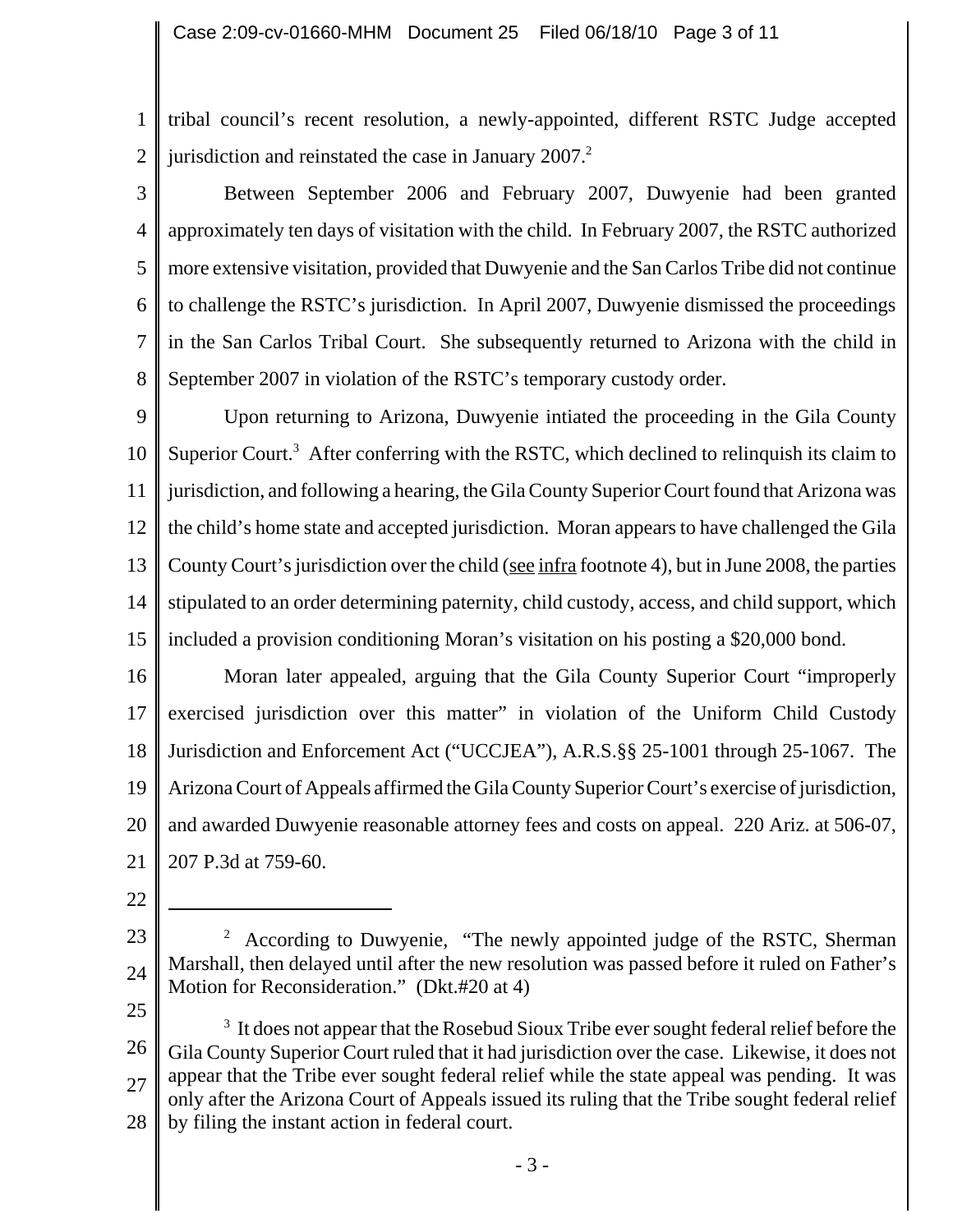1 2 3 4 5 6 Here, the Rosebud Sioux Tribe seeks a declaration that the Gila County Superior Court "infringed upon the sovereignty of the Rosebud Sioux Tribe" by exercising jurisdiction over the case. (Dkt.#8) The Rosebud Sioux Tribe named Duwyenie and the Honorable Peter J. Dennino, Judge Pro Tempore, as Defendants in the First Amended Complaint. (Dkt.#10) Both Duwyenie and Judge Dennino filed separate motions to dismiss; each is addressed below.

7 **II. Analysis**

8 9 10 11 Judge Dennino moves to dismiss Plaintiff's Amended Complaint for lack of subject matter jurisdiction pursuant to Federal Rule of Civil Procedure 12(b)(1). (Dkt.#14) Duwyenie moves to dismiss on the same basis, or in the alternative, under Rule 12(b)(6) for failure to state a claim upon which relief may be granted. (Dkt.#20)

12

## **A. Legal Standard**

13 14 15 16 17 18 19 When a party moves to dismiss a complaint for lack of subject matter jurisdiction pursuant to Fed.R.Civ.P. 12(b)(1), the Plaintiff bears the burden of proof that the court has jurisdiction to decide the claim(s). Kokkonen v. Guardian Life Ins. Co. of Am., 511 U.S. 375, 377 (1994) ("It is to be presumed that a cause lies outside [the court's] limited jurisdiction, [ ] and the burden of establishing the contrary rests upon the party asserting jurisdiction."); <u>see also Thornhill Publ'n v. General Tel. & Elecs. Corp.</u>, 594 F.2d 730, 733 (9th Cir. 1979).

20 21 22 23 24 25 26 27 28 In contrast, to survive a Rule  $12(b)(6)$  motion to dismiss, the complaint must merely "contain sufficient factual matter, accepted as true, to 'state a claim to relief that is plausible on its face.'" Ashcroft v. Iqbal, 129 S.Ct. 1937, 1949 (2009) (quoting Twombly, 550 U.S. at 570). "[A]ll well-pleaded allegations of material fact are taken as true and construed in a light most favorable to the nonmoving party." Wyler Summit Partnership v. Turner Broad. Sys. Inc., 135 F.3d 658, 661 (9th Cir. 1998). However, the Court is not "required to accept as true allegations that are merely conclusory, unwarranted deductions of fact, or unreasonable inferences." Sprewell v. Golden State Warriors, 266 F.3d 979, 988 (9th Cir. 2001). "Threadbare recitals of the elements of a cause of action, supported by mere

- 4 -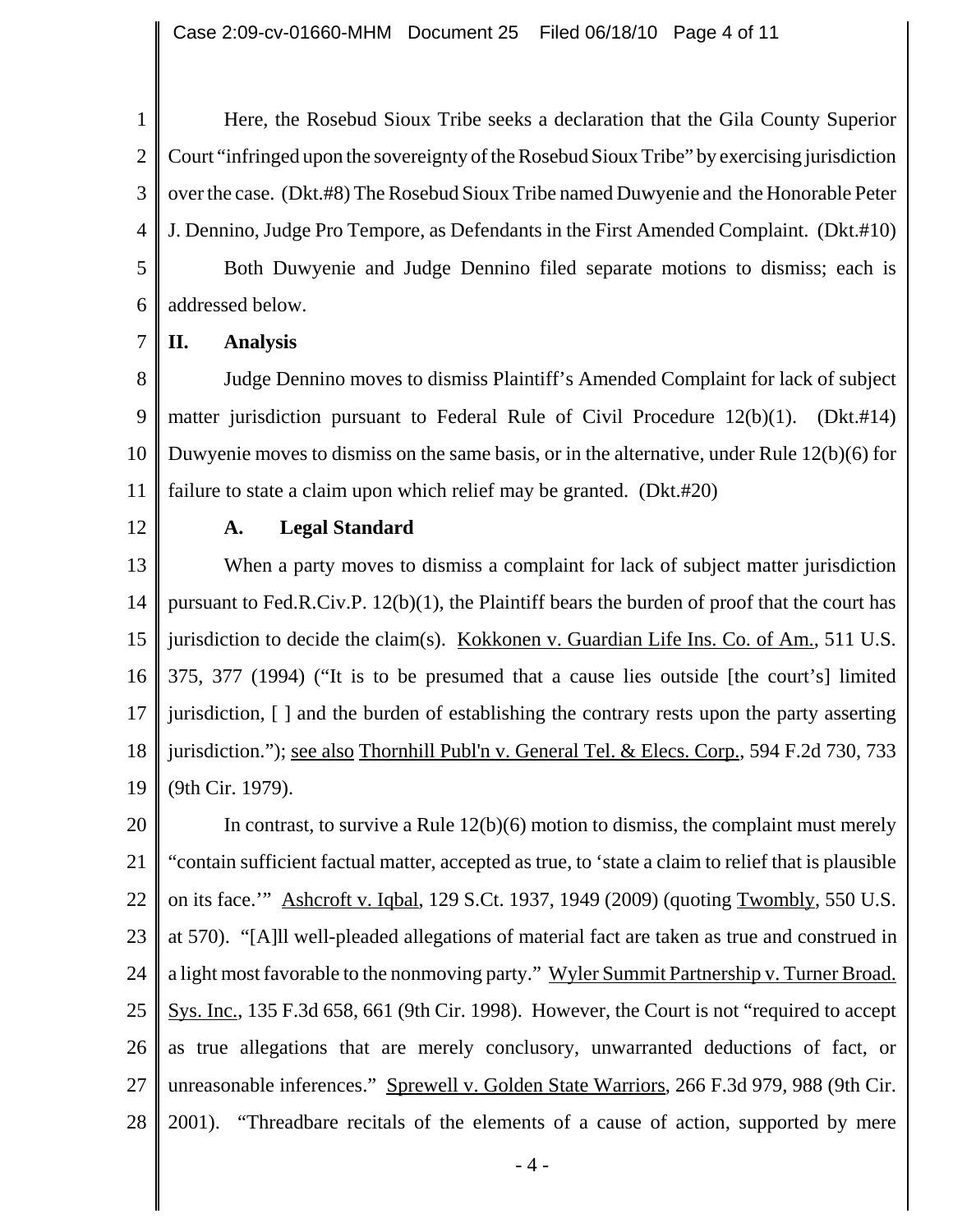1 2 3 4 5 6 7 8 9 10 11 12 13 14 15 16 17 18 19 20 21 22 23 24 25 26 27 28 conclusory statements, do not suffice." Iqbal, 129 S.Ct. at 1949; Twombly, 550 U.S. at 555 ("[A] formulaic recitation of the elements of a cause of action will not do."). **B. The Rooker-Feldman Doctrine** Both Duwyenie and Judge Dennino assert that all of Plaintiff's claims are barred by the Rooker-Feldman doctrine.The Rooker-Feldman doctrine "bars any suit that seeks to disrupt or 'undo' a prior state-court judgment, regardless of whether the state-court proceeding afforded the federal court plaintiff a full and fair opportunity to litigate her claims." Bianchi v. Rylaarsdam, 334 F.3d 895, 901 (9th Cir. 2003). "Under Rooker-Feldman, a federal district court is without subject matter jurisdiction to hear an appeal from the judgment of a state court." Id. at 896. The test, as articulated by the **Feldman Court**, is as follows: If the constitutional claims presented to a United States District Court are inextricably intertwined with the state court's denial in a judicial proceeding of a particular plaintiff's application [for relief], then the District Court is in essence being called upon to review the state court decision. This the District Court may not do. D.C. Court of Appeals v. Feldman, 460 U.S. 462, 483 (1983). The purpose behind the doctrine is clear; federal courts may not second-guess state court decisions by hearing de facto appeals from state-court judgments. Bianchi, 334 F.2d at 898. The only exception to this rule is when the United States Supreme Court hears appeals from the highest state court. The Tribe argues that the doctrine has no application to this case because it was not a party to the state court decision and asserts that Exxon Mobil Corp. v. Saudi Basic Industries Corp., 544 U.S. 280 (2005) held that the Rooker-Feldman doctrine can only be applied against state court losers. However, the **Exxon** Court explained that Rooker-Feldman "recognizes that 28 U.SC. § 1331 is a grant of original jurisdiction, and does not authorize district courts to exercise appellate jurisdiction over state-court-judgments, which Congress has reserved to this [the Supreme] Court." 544 U.S. at 292. Exxon distinguished between parallel state court proceedings where the federal and state suit were filed nearly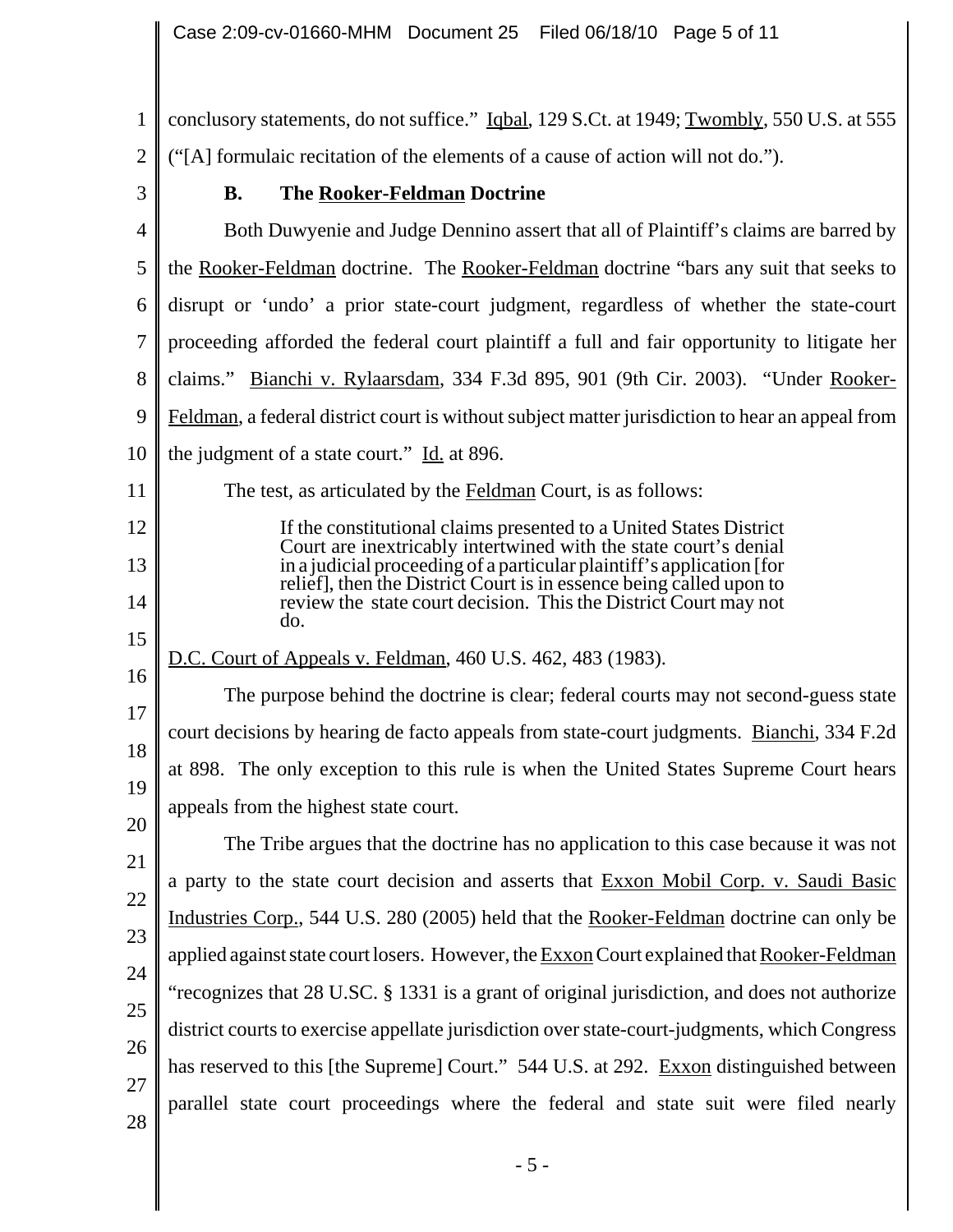1 2 3 4 5 6 7 8 9 10 contemporaneously with each other (explaining that subject matter jurisdiction does not magically disappear if the state court should reach a decision before the federal parallel proceeding) and cases where a party is seeking a de facto appeal of a state court proceeding. Here, it is clearly the latter situation. It was only after the Gila County Superior Court had ruled on the matter that the Tribal Court filed this action, seeking a de facto appellate ruling that the Gila County Superior Court impinged on its sovereign immunity. This Court is not the proper forum for such a request. See Confederated Tribes of Colville Reservation v. Superior Court of Okanogan County, 945 F.2d 1138 (9th Cir. 1991) (citing Pennzoil Co. v. Texaco, Inc., 481 U.S. 1, 24 (1987) (Marshall, J., concurring) ("Federal review can occur, of course, but only in the Supreme Court, on appeal or by writ of certiorari.").

11 12 13 14 15 Accordingly, the Exxon holding that Rooker-Feldman does not apply to parallel state and federal litigation simply has no application to the present case. 125 S.Ct. at 1526 ("When there is parallel state and federal litigation, Rooker-Feldman is not triggered simply by the entry of judgment in state court."). Here, it was the entry of judgment in state court itself that triggered this action.

16 17 18 19 20 A recent Ninth Circuit case, Reusser v. Wachovia Bank, N.A., 525 F.3d 855 (9th Cir. 2008) explained that even though the Rooker-Feldman doctrine has been "pared back of late, "it remains a viable jurisdictional bar." Id. at 860 n.6. The Ninth Circuit emphasized that the core inquiry is whether the federal action is a de facto appeal from a final state court judgment.  $\underline{Id}$  at 858-59.

21 22 23 24 25 26 27 28 The tribe seeks a declaration that "the Gila County Superior Court infringed upon the sovereignty of the Rosebud Sioux Tribe" and seeks to have The Tribal Court's bench warrant enforced against Duwyenie. This relief is necessarily incompatible with the state court ruling. "Rooker-Feldman looks to federal law to determine "whether the injury alleged by the federal plaintiff resulted from the state court judgment itself or is distinct from that judgment." Bianchi, 334 F.3d at 900. "If the injury alleged resulted from the state court judgment itself, Rooker-Feldman directs that the lower federal court lacks jurisdiction." Id. at 901. "[U]nlike res judicata, the Rooker-Feldman doctrine is not limited to claims that were

- 6 -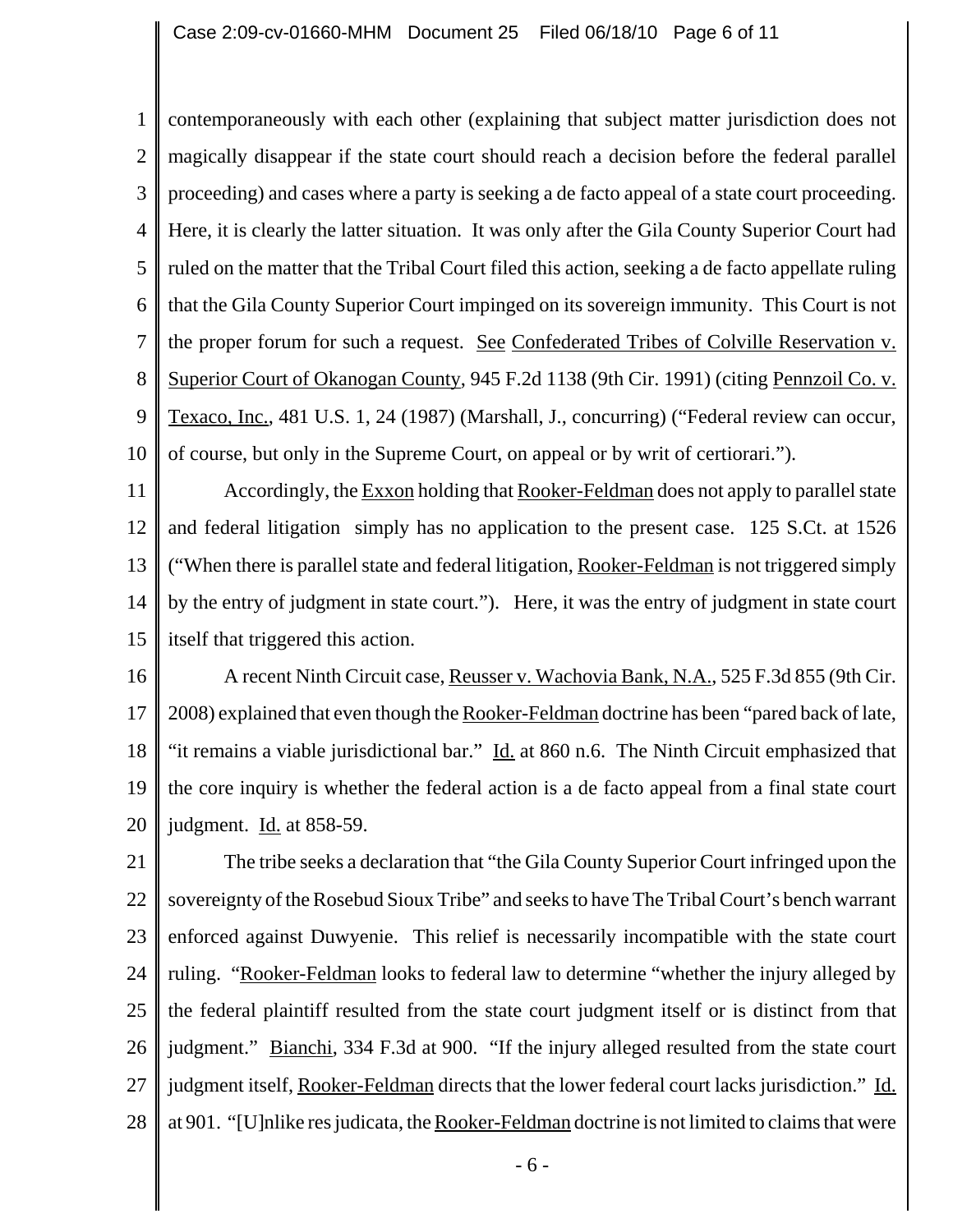1 2 3 4 5 actually decided by state courts, but rather it precludes review of all "state court decisions in particular cases arising out of judicial proceedings even if those challenges allege that the state court's action was unconstitutional." Id. Because the state proceeding itself is what gives rise to the Tribe's alleged claims, allowing the Tribe's claims to survive would violate the principles of federalism and comity that gave rise to the Rooker-Feldman doctrine.

6 7 8 9 10 As the Ninth Circuit explained in Bianchi*,* "[i]t is difficult to imagine what remedy the district court could award in this case that would not eviscerate the state court's judgment." 334 F.3d at 902. "The integrity of the judicial process depends on federal courts respecting final state court judgments and rebuffing de facto appeals of those judgments to federal court." Id.

11 12 13 14 15 16 Entertaining the Tribe's claim would necessarily require the Court to review and invalidate the state court decision, a result that is inconsistent with the Rooker-Feldman doctrine. Bianchi, 334 F.3d at 896. Because the Court cannot grant the relief that the Tribe seeks without "undoing" the decision of the state court, the "principles of federalism and comity that underlie the Rooker-Feldman doctrine" would appear to require that this case be dismissed. Id. at 902.

17 18 19 20 However, there is a brief reference in a Ninth Circuit case that causes the Court to further examine this issue. According to the Ninth Circuit in Reusser, "Rooker-Feldman does not bar actions by a nonparty in a prior state suit." 525 F.3d at 860 n.6 (citing Johnson v. De Grandy, 512 U.S. 997, 1005-06 (1994)).

21 22 23 24 25 26 27 Reusser involved an alleged fraud in a state court home foreclosure proceeding during the homeowner's bankruptcy. 525 F.3d 855. The Reussers, as debtors/mortgagors, brought a 42 U.S.C. § 1983 claim, arguing that the bank acted jointly with the state officers, clerks, judges and sheriffs "under color of law" to wrongfully evict them. The Ninth Circuit explained that the § 1983 claims constituted a de facto appeal of the state court decision, even though the state court did not explain the basis for its ruling on the default judgment, because the basis for the alleged fraud, that the bank had failed to provide sufficient notice and that

28

- 7 -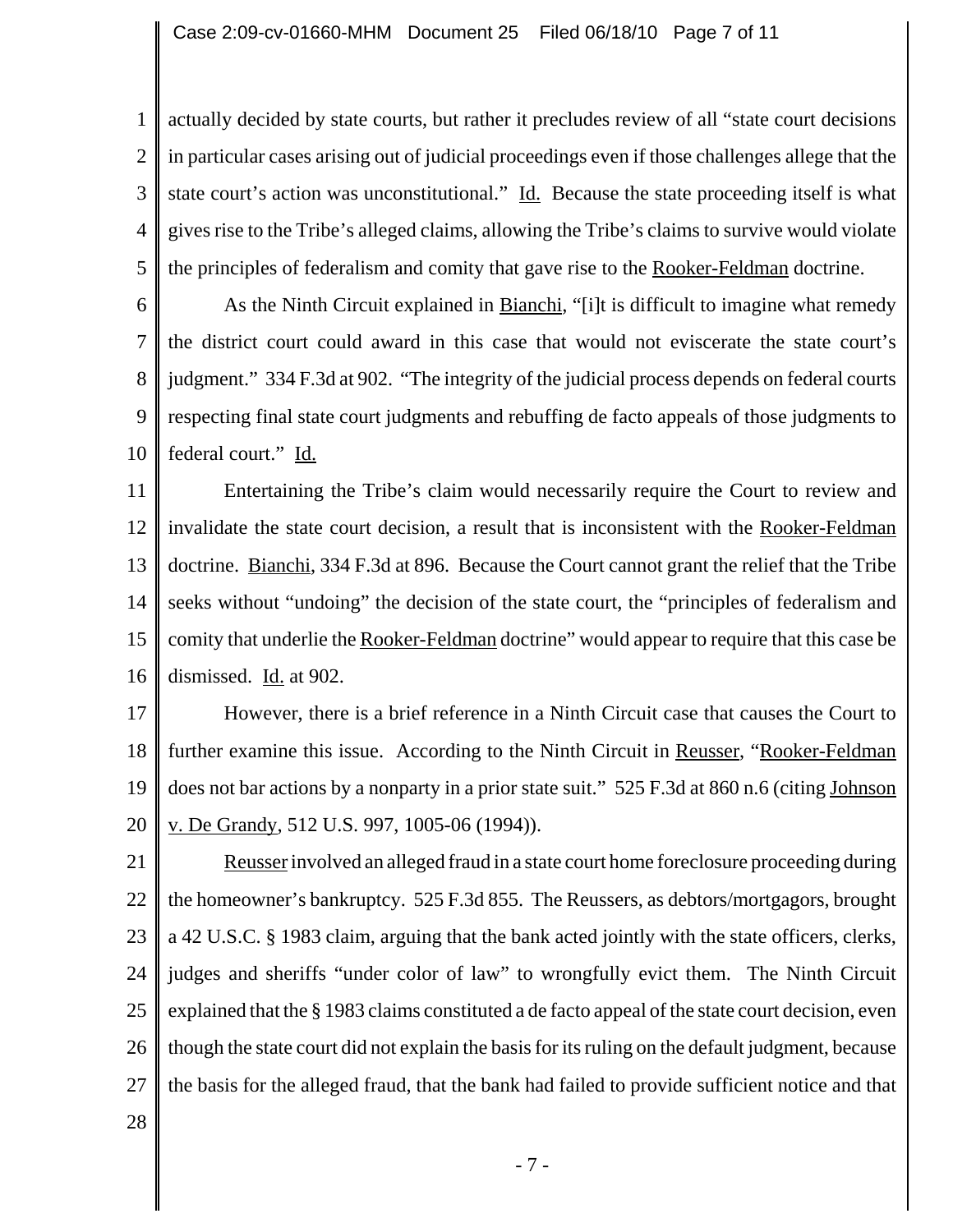1 2 the Reusser's failure to appear was supported by "good cause," had been presented to the trial court. $4 \underline{Id}$  at 860.

3 4 5 6 7 8 In Johnson v. De Grandy, 512 U.S. 997 (1994), the United States Supreme Court held that the Rooker-Feldman did not bar the United States from litigating Florida's reapportionment plan that established legislative districts for the Senate and the House even though the Supreme Court of Florida, by declaratory judgment, had already held that the plan was valid under federal law. The Court explained that "because the United States was not a party in the state court," the Rooker-Feldman doctrine did not apply. Id. at 1006.

9 10 11 Since the Tribe was not a party in the state proceeding, the Court will consider an alternative challenge to the Court's subject matter jurisdiction: the inapplicability of the Indian Child Welfare Act, discussed below.

12

13

15

16

17

18

## **C. Subject Matter Jurisdiction under The Indian Child Welfare Act**

- Plaintiff asserts that this Court has jurisdiction pursuant to 25 U.S.C. § 1914, which
- 14 provides

Any Indian child who is the subject of any action for foster care placement or termination of parental rights under State law, any parent or Indian custodian from whose custody such child was removed, and the Indian child's tribe may petition any court of competent jurisdiction to invalidate such action upon a showing that such action violated any provision of sections 1911, 1912, and 1913 of this title.

- 19 Plaintiff asserts that the basis for jurisdiction in this case is because there was a
- 20 violation of 25 U.S.C. § 1911. Section 1911(a) provides that
- 21

22 23 24 25 26 27 28 <sup>4</sup> Here, the basis for Moran's arguments regarding jurisdiction appears to have been made to the Arizona Court of Appeals, as well as to the Gila County Superior Court. (Dkt.# 23-1, 23-2) Duwyenie submitted a copy of Moran's letter to the Gila County Superior Court dated September 16, 2007, that argues that 25 U.S.C.A. § 1911(a) applied since the child was "ward" of the RSTC. (Dkt.#23-3) The letter included the order from the RSTC that stated that the RSTC had exclusive jurisdiction. Duwyenie also discussed the issue of the ICWA, after Moran raised it, in her legal memorandum filed with the Gila County Superior Court on October 5, 2007. (Dkt.#23-4) Although the Gila County Court did not explicitly make a written finding that the ICWA did not apply, the fact that the Court retained the case after the issue was raised supports that the Gila County Court implicitly made a determination that the ICWA did not apply.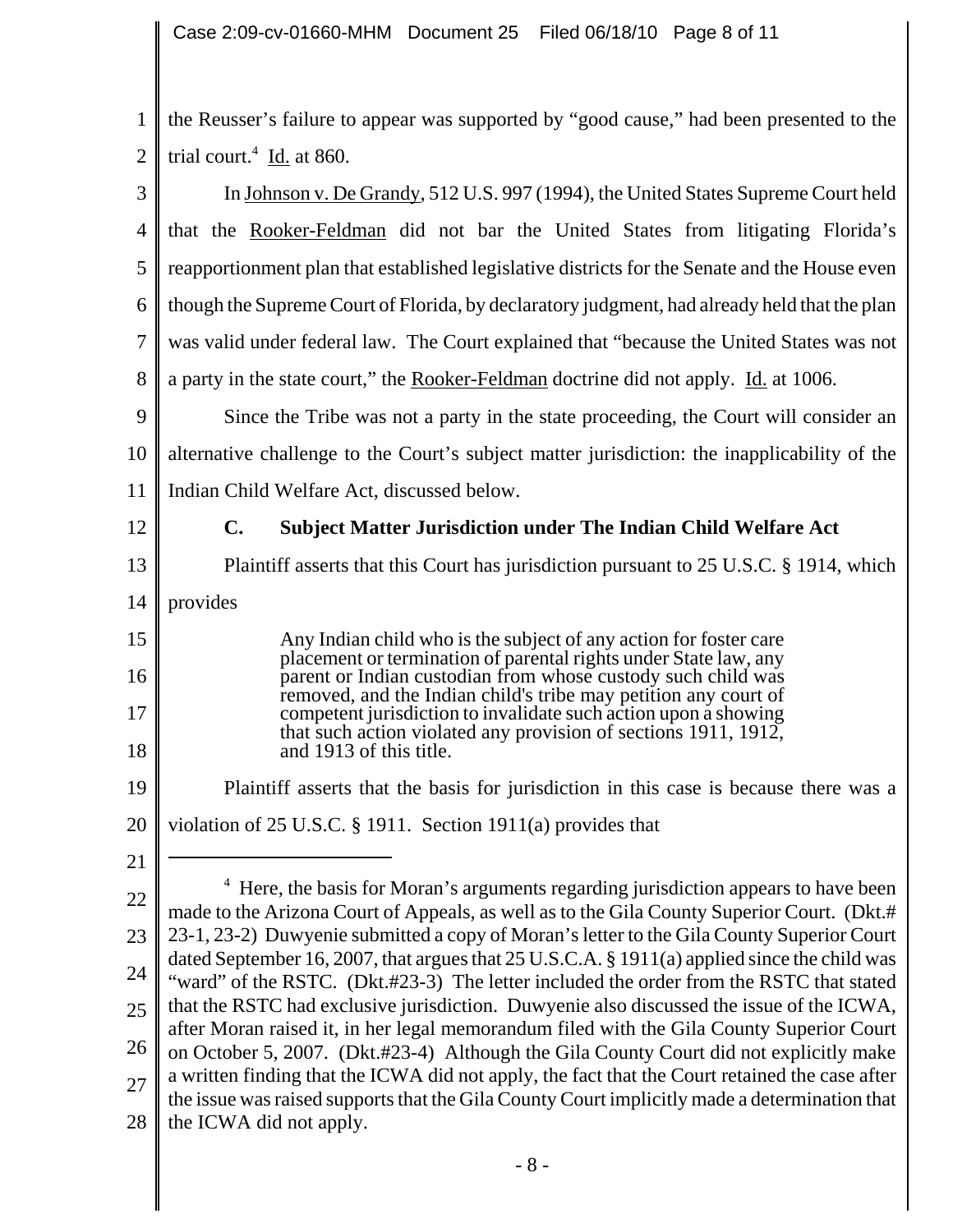|          | Case 2:09-cv-01660-MHM Document 25 Filed 06/18/10 Page 9 of 11                                                                                                                                                                                                                                                                                                                         |  |  |
|----------|----------------------------------------------------------------------------------------------------------------------------------------------------------------------------------------------------------------------------------------------------------------------------------------------------------------------------------------------------------------------------------------|--|--|
|          |                                                                                                                                                                                                                                                                                                                                                                                        |  |  |
| 1        | An Indian tribe shall have jurisdiction exclusive as to any State<br>over any child custody proceeding involving an Indian child<br>who resides or is domiciled within the reservation of such tribe,<br>except where such jurisdiction is otherwise vested in the State<br>by existing Federal law. Where an Indian child is a ward of the                                            |  |  |
| 2        |                                                                                                                                                                                                                                                                                                                                                                                        |  |  |
| 3        |                                                                                                                                                                                                                                                                                                                                                                                        |  |  |
| 4        | tribal court, the Indian tribe shall retain exclusive jurisdiction,<br>notwithstanding the domicile of the child.                                                                                                                                                                                                                                                                      |  |  |
| 5        | 25 U.S.C.A. § 1911(a) (emphasis added).                                                                                                                                                                                                                                                                                                                                                |  |  |
| 6        | However, as Defendants point out, "child custody proceeding" is a defined term;                                                                                                                                                                                                                                                                                                        |  |  |
| 7        | (1) "child custody proceeding shall mean and include $-$                                                                                                                                                                                                                                                                                                                               |  |  |
| 8        | (I) "foster care placement" which shall mean any action removing an Indian<br>child from its parent or Indian custodian for temporary placement in a foster<br>home or institution or the home of a guardian or conservator where the parent<br>or Indian custodian cannot have the child returned upon demand, but where                                                              |  |  |
| 9        |                                                                                                                                                                                                                                                                                                                                                                                        |  |  |
| 10       | parental rights have not been terminated;                                                                                                                                                                                                                                                                                                                                              |  |  |
| 11       | (ii) "termination of parental rights" which shall mean any action resulting in<br>the termination of the parent-child relationship;                                                                                                                                                                                                                                                    |  |  |
| 12       | (iii) "preadoptive placement" which shall mean the temporary placement of an                                                                                                                                                                                                                                                                                                           |  |  |
| 13       | Indian child in a foster home or institution after the termination of parental<br>rights, but prior to or in lieu of adoptive placement; and                                                                                                                                                                                                                                           |  |  |
| 14<br>15 | (iv) "adoptive placement" which shall mean the permanent placement of an<br>Indian child for adoption, including any action resulting in a final decree of<br>adoption. Such term or terms shall not include a placement based upon an act<br>which, if committed by an adult, would be deemed a crime or upon an award,<br>in a divorce proceeding, of custody to one of the parents. |  |  |
| 16       |                                                                                                                                                                                                                                                                                                                                                                                        |  |  |
| 17       | 25 U.S.C.A. § 1903(1).                                                                                                                                                                                                                                                                                                                                                                 |  |  |
| 18       | Defendants note that because the state court proceeding did not involve any of these                                                                                                                                                                                                                                                                                                   |  |  |
| 19       | types of actions, section 1911(a) of the Indian Child Welfare Act is inapplicable. Without                                                                                                                                                                                                                                                                                             |  |  |
| 20       | a showing of a violation of section 1911, however, there appears to be no basis for federal                                                                                                                                                                                                                                                                                            |  |  |
| 21<br>22 | jurisdiction in this case, since Plaintiff has not identified any violation of sections 1912                                                                                                                                                                                                                                                                                           |  |  |
| 23       | (providing notice and due process requirements for termination proceedings) or 1913                                                                                                                                                                                                                                                                                                    |  |  |
| 24       | (voluntary termination of parental rights). 25 U.S.C. § 1914                                                                                                                                                                                                                                                                                                                           |  |  |
| 25       | Plaintiff's only response to this argument is to urge the Court to consider an                                                                                                                                                                                                                                                                                                         |  |  |
| 26       | "analogous" case that was based on the Indian Civil Rights Act ("ICRA") and decided by the                                                                                                                                                                                                                                                                                             |  |  |
| 27       | Eighth Circuit, DeMent v. Oglala Sioux Tribal Court, 874 F.2d 510 (8th Cir. 1989).                                                                                                                                                                                                                                                                                                     |  |  |
| 28       | However, <b>DeMent</b> confirms that the ICWA does not apply to child custody disputes. The                                                                                                                                                                                                                                                                                            |  |  |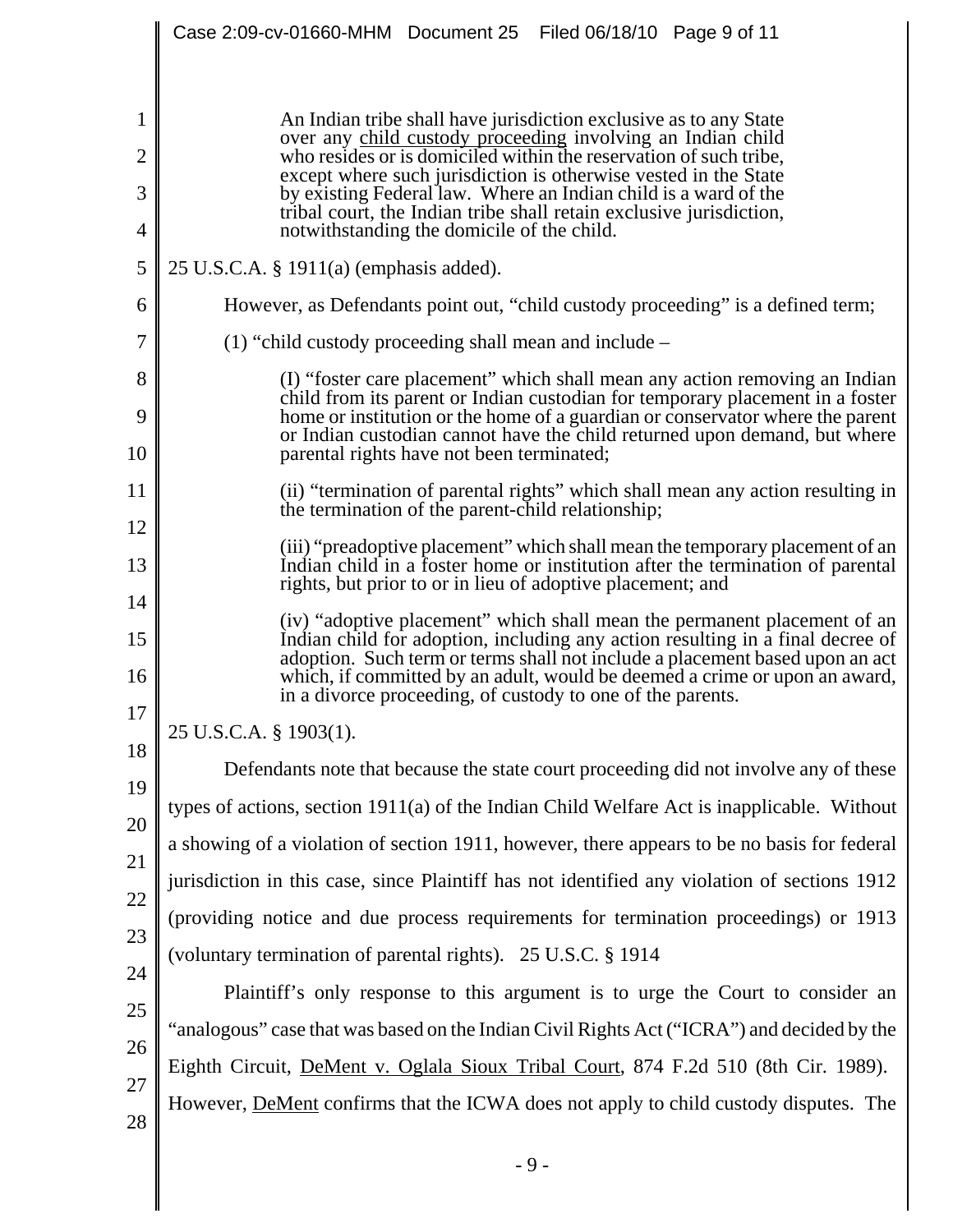1 2 3 4 5 Court explained that the ICWA "only applies to proceedings to determine foster care placement, the termination of parental rights, preadoptive placement and adoptive placement." Id. at 514. It specifically noted that "[e]xclusive jurisdiction was not given in proceedings to determine the custody of children in a divorce proceeding." Id. (emphasis added) (citing 25 U.S.C. § 1903).

6 7 8 9 10 Given the presumption against jurisdiction, Plaintiff has failed to meet its burden to prove that the Court has subject matter jurisdiction over this dispute. Kokkonen v. Guardian Life Ins. Co. of Am., 511 U.S. 375, 377 (1994) ("It is to be presumed that a cause lies outside [the court's] limited jurisdiction, [] and the burden of establishing the contrary rests upon the party asserting jurisdiction.").

11

## **D. Judicial Immunity**

12 13 14 15 Moreover, as Defendants point out, Judges have absolute immunity from liability for their judicial or adjudicatory acts. Forrester v. White, 484 U.S. 219, 108 (1988). Plaintiff never responds to this argument (Dkt. #24). Accordingly, Judge Deninno would be dismissed from this case even notwithstanding the above.<sup>5</sup>

16

## **E. Justiciability**

17 18 19 20 21 22 23 Once Judge Deninno is dismissed from the case, the only remaining Defendant is Ms. Duwyenie. Plaintiffs seek (1) a declaratory judgment that the Gila County Superior Court infringed upon the sovereignty of the Rosebud Sioux Tribe and (2) a declaratory judgment that the bench warrant for Ms. Duwyenie's arrest issued by the RSTC "is, and shall be, enforceable within the State of Arizona." Clearly, neither claim is properly redressed by proceeding against Ms. Duwyenie. Accordingly, Duwyenie would be dismissed from this case notwithstanding the above as well.

24

25 26 27 28 <sup>5</sup> The Tribe originally named the Superior Court of the State of Arizona, in and for Gila County as a Defendant; however, their Complaint with Technical Correction amended the Complaint to substitute "Peter J. Deninno, Judge Pro Tempore, Gila County Superior Court, Superior Court of the State of Arizona" in the place of the Superior Court. (Dkt.#s 1, 8) Based on the Tribe's decision, the Gila County Superior Court was terminated from this matter when it filed the amended complaint.